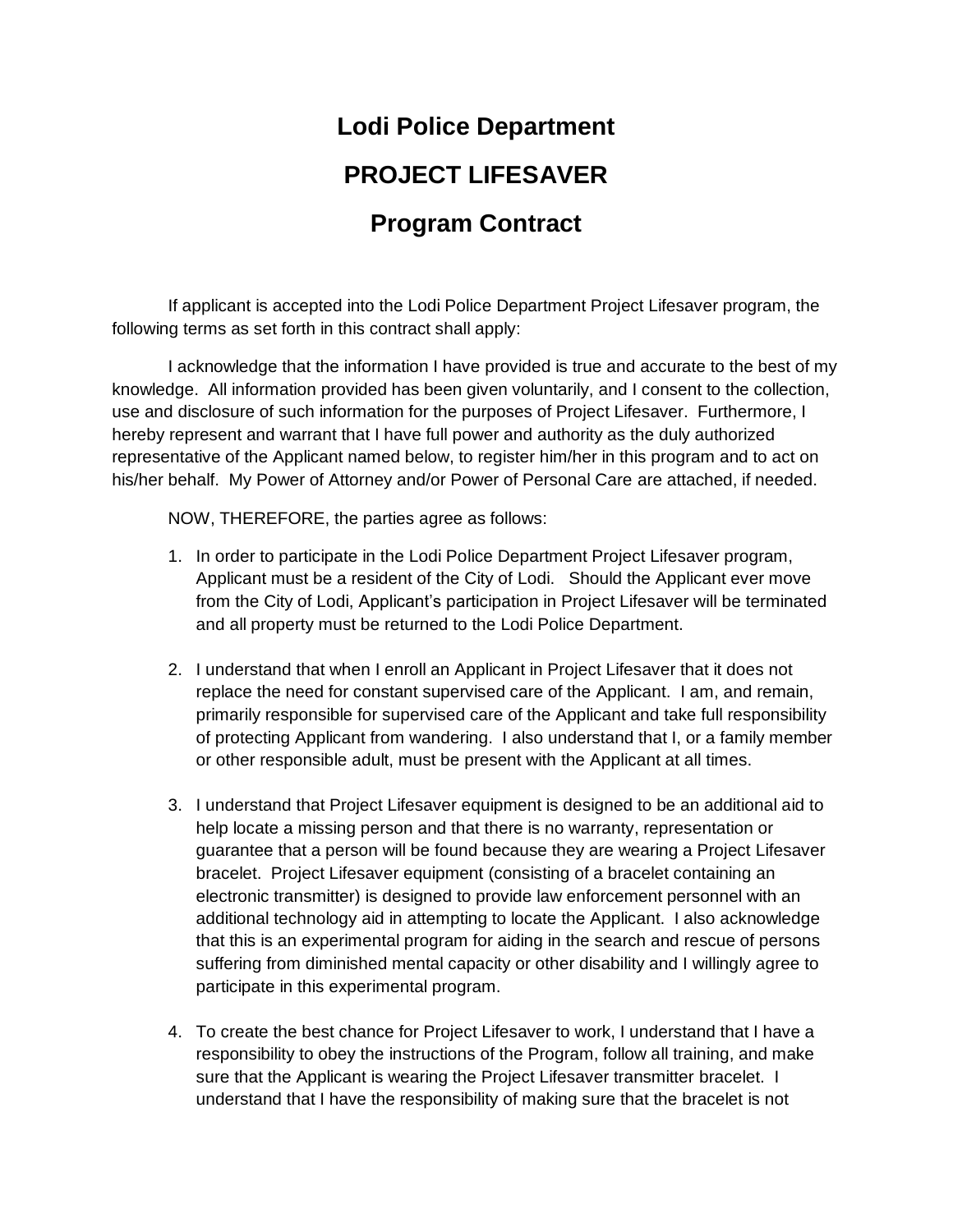removed or is defective, and I will call the Lodi Police Department immediately if I discover that the bracelet has been removed or is defective.

- 5. When I become aware that the Applicant has wandered off, I must immediately call the emergency number supplied by the Lodi Police Department and report the Applicant as a missing person. Lodi Police Department Project Lifesaver trained officers will respond to search. I understand and acknowledge that the Project Lifesaver device cannot predict or report that the Applicant has wandered off. The Project Lifesaver device is used solely as an aid for emergency personnel when notified the Applicant is missing.
- 6. I understand that while Project Lifesaver is an electronic tracking device that assists in locating persons who wear the bracelet device, there may be unforeseen times or circumstances when individuals cannot be located even while wearing the transmitter bracelet. I will not hold the City of Lodi, Project Lifesaver, or any of their respective employees, volunteers, elected or appointed officials, or agents (collectively the "Releasees") liable for failure to locate Applicant while using the system, and hereby release and agree to indemnify all such Releasees from any claim, cause of action, loss or damages, including economic damages, and attorney's fees and costs, arising from any inability or delay in locating the Applicant.
- 7. I understand that all of the information I have provided in this application may be shared among local law enforcement, fire and rescue, and other necessary agencies in the community where the Applicant resides or wanders. Therefore, I understand that none of the information I have provided or provide in the future can be considered confidential, protected, or private when used for the purposes of the Lodi Police Department Project Lifesaver Program.
- 8. I specifically waive any rights to confidentiality to the Applicant's medical records, and confirm that I have the legal authority to waive such rights on the Applicant's behalf.
- 9. I understand that Project Lifesaver is a program administered by the Lodi Police Department. Participants are normally expected to cover their own costs for initial equipment and monthly maintenance (approximately \$25 per month.) There may be funding available by the Lodi Police Department for families in need. For those who receive initial equipment paid for by the Lodi Police Department, in the event the funding is discontinued, those participants will be required to pay the monthly maintenance cost.
- 10. I agree to release and hold the City of Lodi and all of its personnel, employees, officers, volunteers, and elected and appointed officials harmless from any and all claims of liability and/or damage, and waive any and all rights to seek recourse for any economic losses or personal injury that may occur as a result of participation in